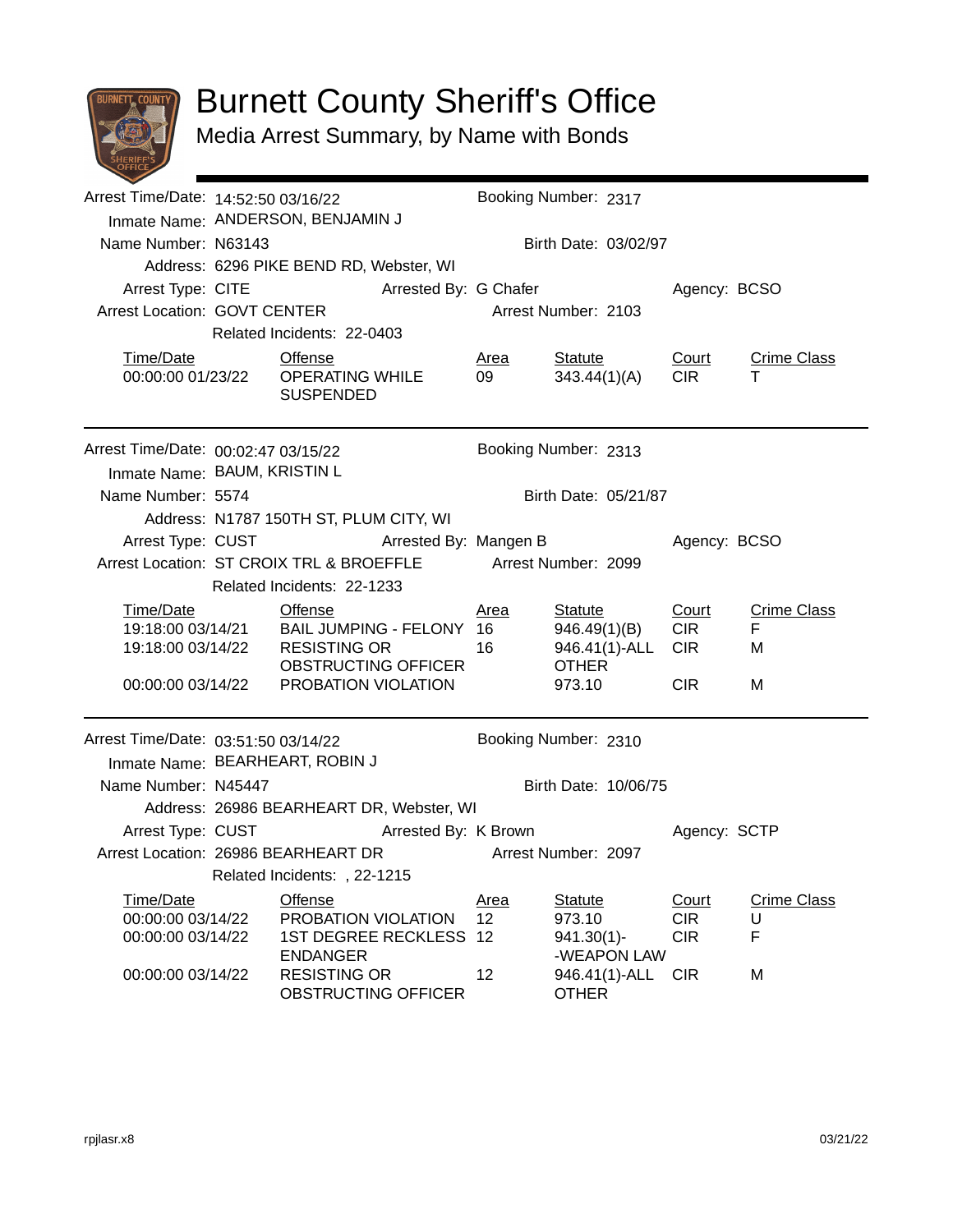| Time/Date<br>00:00:00 03/14/22        |                           | <b>Offense</b><br><b>BATTERY SIMPLE</b><br><b>ASSAULT</b>                                   | <u>Area</u><br>12 <sup>2</sup> | <b>Statute</b><br>940.19(1)   | Court<br><b>CIR</b> | <b>Crime Class</b><br>м |  |
|---------------------------------------|---------------------------|---------------------------------------------------------------------------------------------|--------------------------------|-------------------------------|---------------------|-------------------------|--|
| 00:00:00 03/14/22                     |                           | <b>DOMESTIC ABUSE</b><br><b>ENHANCER</b>                                                    | 12                             | 968.075                       | <b>CIR</b>          | U                       |  |
| Arrest Time/Date: 19:26:00 03/18/22   |                           |                                                                                             |                                | Booking Number: 2323          |                     |                         |  |
| Inmate Name: BEDELL, RANDY T          |                           |                                                                                             |                                |                               |                     |                         |  |
| Name Number: N64849                   |                           |                                                                                             |                                | Birth Date: 09/26/78          |                     |                         |  |
|                                       |                           | Address: 21625 BLACKBIRD RD, PINE CITY, MN                                                  |                                |                               |                     |                         |  |
|                                       |                           | Arrest Type: CUST Arrested By: G Chafer                                                     |                                |                               | Agency: BCSO        |                         |  |
|                                       |                           | Arrest Location: PETE NELSON RD & GILE RD Arrest Number: 2109<br>Related Incidents: 22-1294 |                                |                               |                     |                         |  |
| Time/Date                             |                           | <b>Offense</b>                                                                              | <u>Area</u>                    | <b>Statute</b>                | Court               | <b>Crime Class</b>      |  |
| 20:39:36 03/18/22                     |                           | BATTERY OR THREAT TO 20<br>JUDGE/PROSECUTOR/LA<br>AW ENFORCEMENT<br><b>OFFICER</b>          |                                | $940.203(2)$ -<br>-AGGRAVATED | <b>CIR</b>          | F                       |  |
| 20:42:19 03/18/22                     |                           | <b>OPERATE WHILE</b><br><b>INTOXICATED - 2ND</b><br><b>OFFENSE</b>                          | 20                             | 346.63(1)(A)_2 CIR            |                     | М                       |  |
| 20:43:05 03/18/22                     |                           | OPERATE W/O VALID<br><b>LICENSE</b>                                                         | 20                             | 343.05(3)(A)                  | <b>CIR</b>          | т                       |  |
| Arrest Time/Date: 16:33:41 03/20/22   |                           |                                                                                             |                                | Booking Number: 2327          |                     |                         |  |
|                                       |                           | Inmate Name: BIRRENBACH, NICHOLAS A                                                         |                                |                               |                     |                         |  |
| Name Number: N16989                   |                           |                                                                                             |                                | Birth Date: 02/27/91          |                     |                         |  |
| Arrest Type: CUST                     |                           | Address: 402 TIMBERLANE DR #2, SOMERSET, WI                                                 |                                |                               |                     |                         |  |
| Arrest Location: 7410 COUNTY RD K     |                           | Arrested By: Mangen B                                                                       |                                | Arrest Number: 2113           | Agency: BCSO        |                         |  |
|                                       |                           | Related Incidents: 22-1341                                                                  |                                |                               |                     |                         |  |
| <b>Time/Date</b><br>16:33:41 03/20/22 |                           | Offense<br><b>FAIL TO APPEAR</b>                                                            | Area<br><b>BCSO</b>            | <b>Statute</b><br>968.09(1)   | Court               | <b>Crime Class</b><br>U |  |
| Arrest Time/Date: 16:43:18 03/20/22   |                           |                                                                                             |                                | Booking Number: 2326          |                     |                         |  |
|                                       |                           | Inmate Name: BIRRENBACH, NICHOLAS A                                                         |                                |                               |                     |                         |  |
| Name Number: N16989                   |                           |                                                                                             |                                | Birth Date: 02/27/91          |                     |                         |  |
|                                       |                           | Address: 402 TIMBERLANE DR #2, SOMERSET, WI                                                 |                                |                               |                     |                         |  |
| Arrest Type: CUST                     |                           | Arrested By: Mangen B                                                                       | Agency: BCSO                   |                               |                     |                         |  |
| Arrest Location: 7410 COUNTY RD K     | <b>Related Incidents:</b> |                                                                                             |                                | Arrest Number: 2112           |                     |                         |  |
| Time/Date<br>00:00:00 04/12/21        |                           | <b>Offense</b><br>FAIL TO APPEAR                                                            | <u>Area</u><br>09              | <b>Statute</b><br>968.09(1)   | Court<br><b>CIR</b> | <b>Crime Class</b><br>U |  |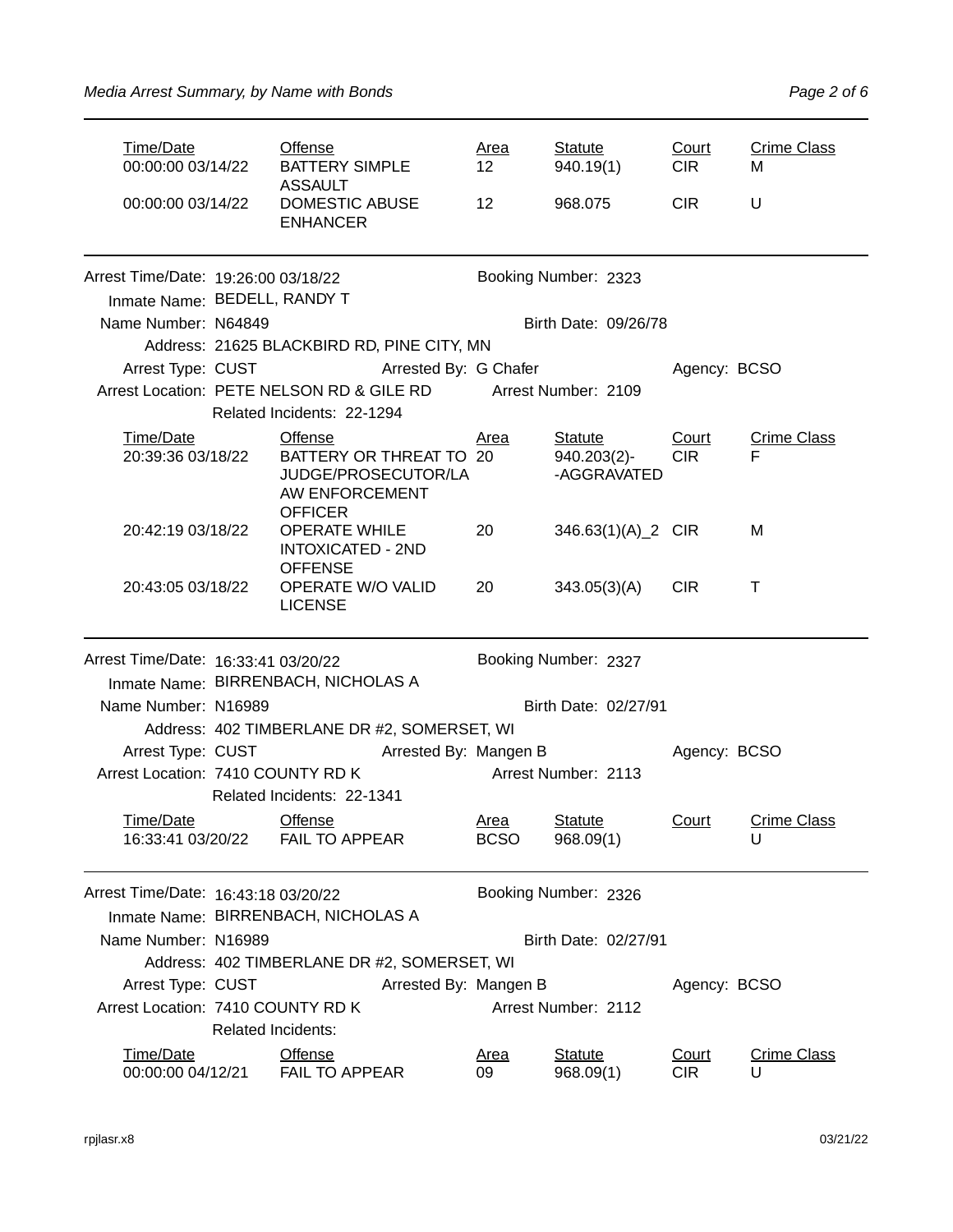| Arrest Time/Date: 10:19:13 03/18/22<br>Inmate Name: COCHRAN, JOANN T<br>Name Number: 5582 |                        |                                                                                                                                                                              |                         | Booking Number: 2319<br>Birth Date: 03/29/67  |                                   |                              |
|-------------------------------------------------------------------------------------------|------------------------|------------------------------------------------------------------------------------------------------------------------------------------------------------------------------|-------------------------|-----------------------------------------------|-----------------------------------|------------------------------|
| Arrest Type: CITE<br>Arrest Location: GOV CENTER                                          |                        | Address: 29020 WHITETAIL TRL; PO BOX 293, Danbury, WI<br><b>Arrested By: T Thiex</b><br>Related Incidents: 21-6957                                                           |                         | Arrest Number: 2105                           | Agency: BCSO                      |                              |
| Time/Date<br>00:00:00 11/07/21                                                            |                        | Offense<br>00:00:00 11/07/21  POSSESSION OF THC<br>POSSESSION OF DRUG<br>PARAPHERNALIA                                                                                       | <u>Area</u><br>09<br>09 | <b>Statute</b><br>961.41(3G)(E)<br>961.573(1) | Court<br><b>CIR</b><br><b>CIR</b> | <b>Crime Class</b><br>м<br>M |
| 00:00:00 11/07/21                                                                         |                        | PARTY TO CRIME -<br><b>ENHANCER</b>                                                                                                                                          | 09                      | 939.05                                        | <b>CIR</b>                        | м                            |
| Arrest Time/Date: 18:16:17 03/18/22<br>Inmate Name: DAY, MARTIN L                         |                        |                                                                                                                                                                              |                         | Booking Number: 2321                          |                                   |                              |
| Name Number: N23452                                                                       |                        | Address: 24274 OLD 35, Siren, WI                                                                                                                                             |                         | Birth Date: 08/11/58                          |                                   |                              |
| Arrest Type: CUST<br>Arrest Location: 24274 OLD 35                                        |                        | Arrested By: G Chafer                                                                                                                                                        |                         | Arrest Number: 2107                           | Agency: BCSO                      |                              |
| Time/Date                                                                                 |                        | Related Incidents: 22-1292<br><b>Offense</b><br>18:16:50 03/18/22  PROBATION VIOLATION                                                                                       | <u>Area</u><br>15       | <b>Statute</b><br>973.10                      | Court<br><b>CIR</b>               | <b>Crime Class</b><br>U      |
| Arrest Time/Date: 15:22:00 03/18/22<br>Inmate Name: DOLLAR, MELISSA M                     |                        |                                                                                                                                                                              |                         | Booking Number: 2320                          |                                   |                              |
| Name Number: N66436                                                                       |                        |                                                                                                                                                                              |                         | Birth Date: 12/22/82                          |                                   |                              |
| Arrest Type: CUST                                                                         | <b>Parole Building</b> | Address: 1025 NORTH SHORE DR; APT 6, Luck, WI<br>Arrested By: J Henry<br>Arrest Location: 25108 STATE RD 35; Probation and Arrest Number: 2106<br>Related Incidents: 22-1290 |                         |                                               | Agency: BCSO                      |                              |
| Time/Date<br>15:22:00 03/18/22                                                            |                        | Offense<br>PROBATION VIOLATION                                                                                                                                               | <u>Area</u><br>09       | <b>Statute</b><br>973.10                      | Court                             | <b>Crime Class</b><br>U      |
| Arrest Time/Date: 00:01:26 03/15/22                                                       |                        | Inmate Name: ECKSTROM, DAYMIN R                                                                                                                                              |                         | Booking Number: 2314                          |                                   |                              |
| Name Number: N43706                                                                       |                        |                                                                                                                                                                              |                         | Birth Date: 06/09/93                          |                                   |                              |
| Arrest Type: CUST                                                                         |                        | Address: 101 E MAPLE ST APT 309, Spooner, WI<br>Arrested By:                                                                                                                 |                         |                                               | Agency: BCSO                      |                              |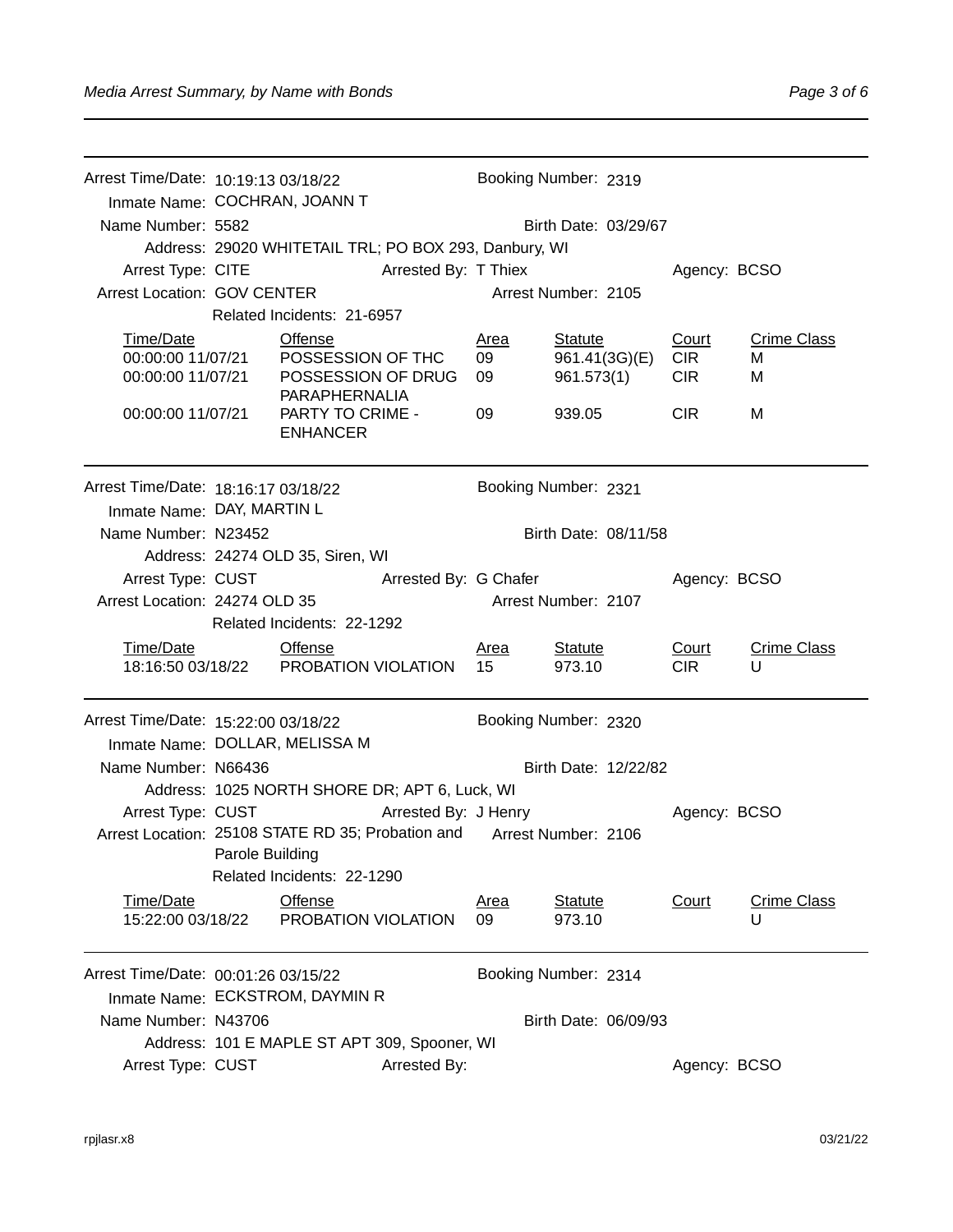|                                        | Related Incidents: 22-1238                                            |                      | Arrest Location: 4348 STATE RD 70; Hertel Casino Arrest Number: 2100 |                                 |                          |                         |  |
|----------------------------------------|-----------------------------------------------------------------------|----------------------|----------------------------------------------------------------------|---------------------------------|--------------------------|-------------------------|--|
| Time/Date<br>00:01:26 03/15/22         | <b>Offense</b><br>CONTEMPT OF COURT -<br>PUNITIVE SANCTION            |                      | <u>Area</u><br><b>SCTP</b>                                           | <b>Statute</b><br>785.03(1)(b)  | Court<br><b>CIR</b>      | <b>Crime Class</b><br>М |  |
| Arrest Time/Date: 16:04:22 03/14/22    |                                                                       |                      |                                                                      | Booking Number: 2312            |                          |                         |  |
| Inmate Name: EWALDT, BRETT P           |                                                                       |                      |                                                                      |                                 |                          |                         |  |
| Name Number: N60608                    |                                                                       |                      |                                                                      | Birth Date: 09/27/59            |                          |                         |  |
|                                        | Address: 27483 LINCOLN ST, Webster, WI                                |                      |                                                                      |                                 |                          |                         |  |
|                                        | Arrest Type: CITE Arrested By: P Preston                              |                      |                                                                      |                                 | Agency: BCSO             |                         |  |
| Arrest Location: 27483 LINCOLN ST      | <b>Related Incidents:</b>                                             |                      |                                                                      | Arrest Number: 2098             |                          |                         |  |
| Time/Date<br>00:00:00 11/07/21         | Offense<br>MANUFACTURE/DELIVER 10<br>THC<200G OR =<4<br><b>PLANTS</b> |                      | <u>Area</u>                                                          | <b>Statute</b><br>961.41(1)(H)1 | Court<br><b>CIR</b>      | <b>Crime Class</b><br>F |  |
| 00:00:00 11/07/21                      | PARTY TO CRIME -<br><b>ENHANCER</b>                                   |                      | 10                                                                   | 939.05                          | CIR <sub></sub>          | F                       |  |
| 00:00:00 11/07/21<br>00:00:00 11/07/21 | POSSESSION OF THC<br>POSSESSION OF DRUG<br><b>PARAPHERNALIA</b>       |                      | 10<br>10                                                             | 961.41(3G)(E)<br>961.573(1)     | <b>CIR</b><br><b>CIR</b> | M<br>U                  |  |
| Arrest Time/Date: 07:41:18 03/19/22    |                                                                       |                      |                                                                      | Booking Number: 2324            |                          |                         |  |
| Inmate Name: MARTIN, BO-JACK M         |                                                                       |                      |                                                                      |                                 |                          |                         |  |
| Name Number: 5585                      |                                                                       |                      |                                                                      | Birth Date: 02/25/85            |                          |                         |  |
|                                        | Address: 44162 FAIRVIEW AVE, HARRIS, MN                               |                      |                                                                      |                                 |                          |                         |  |
| Arrest Type: CUST                      |                                                                       | Arrested By: M Sella |                                                                      |                                 | Agency: BCSO             |                         |  |
| Arrest Location: 7410 COUNTY RD K      |                                                                       |                      |                                                                      | Arrest Number: 2110             |                          |                         |  |
|                                        | Related Incidents: 22-1301                                            |                      |                                                                      |                                 |                          |                         |  |
| Time/Date                              | <b>Offense</b>                                                        |                      | <u>Area</u>                                                          | <b>Statute</b>                  | Court                    | <b>Crime Class</b>      |  |
| 07:42:21 03/19/22<br>07:43:11 03/19/22 | Operate while Intoxicated<br>POSSESSION OF DRUG<br>PARAPHERNALIA      |                      | 09<br>09                                                             | 346.63(1)(A)<br>961.573(1)      | <b>CIR</b><br><b>CIR</b> | M<br>U                  |  |
| 07:43:58 03/19/22                      | Resisting or obstructing an 09<br>Officer                             |                      |                                                                      | 2.946.41                        | <b>CIR</b>               | <b>OR</b>               |  |
| 08:12:50 03/19/22                      | POSSESSION OF THC                                                     |                      | 09                                                                   | 961.41(3G)(E)                   | <b>CIR</b>               | M                       |  |
| Arrest Time/Date: 19:23:00 03/15/22    |                                                                       |                      |                                                                      | Booking Number: 2316            |                          |                         |  |
| Inmate Name: OIYOTTE, ROBERT J         |                                                                       |                      |                                                                      |                                 |                          |                         |  |
| Name Number: N36205                    |                                                                       |                      |                                                                      | Birth Date: 10/26/59            |                          |                         |  |
|                                        | Address: 24750 ANGELINE AVE, Webster, WI                              |                      |                                                                      |                                 |                          |                         |  |
| Arrest Type: CUST                      |                                                                       | Arrested By: B Meyer |                                                                      |                                 | Agency: SCTP             |                         |  |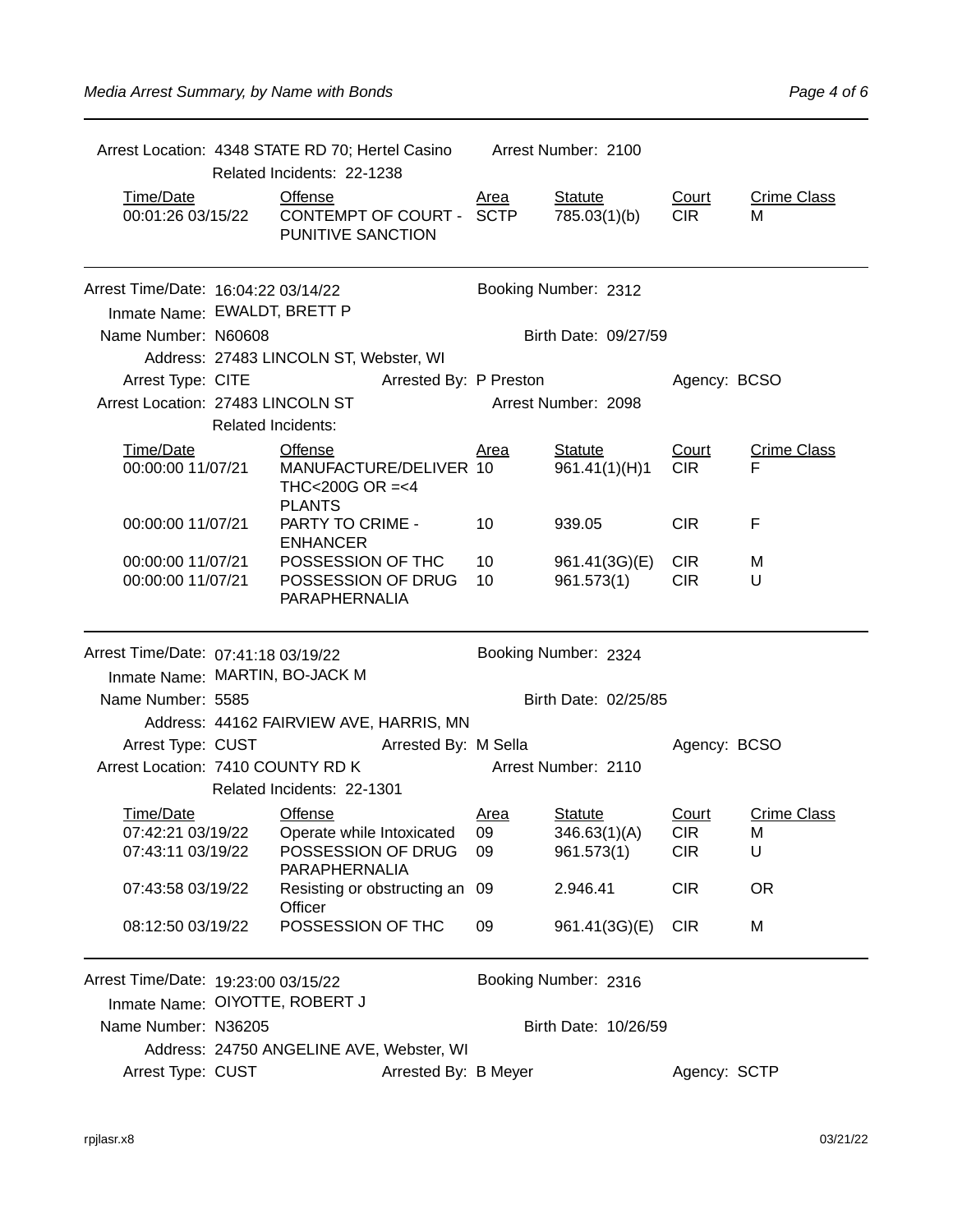| Arrest Location: 24750 ANGELINE AVE                                | <b>Related Incidents:</b> |                                                                                                                           |                      | Arrest Number: 2102    |                                                              |                                   |                              |  |
|--------------------------------------------------------------------|---------------------------|---------------------------------------------------------------------------------------------------------------------------|----------------------|------------------------|--------------------------------------------------------------|-----------------------------------|------------------------------|--|
| Time/Date<br>21:45:41 03/15/22<br>00:00:00 03/15/22                |                           | Offense<br>BAIL JUMPING - FELONY 07<br>BATTERY OR THREAT TO 07<br>JUDGE/PROSECUTOR/LA<br>AW ENFORCEMENT<br><b>OFFICER</b> |                      | Area                   | <b>Statute</b><br>946.49(1)(B)<br>940.203(2)-<br>-AGGRAVATED | Court<br><b>CIR</b><br><b>CIR</b> | <b>Crime Class</b><br>F<br>F |  |
| Arrest Time/Date: 13:30:56 03/15/22<br>Inmate Name: PARKER, JUDI J |                           |                                                                                                                           |                      |                        | Booking Number: 2315                                         |                                   |                              |  |
| Name Number: 4632                                                  |                           |                                                                                                                           |                      |                        | Birth Date: 08/16/60                                         |                                   |                              |  |
|                                                                    |                           | Address: 317 S 4TH STREET, Luck, WI                                                                                       |                      |                        |                                                              |                                   |                              |  |
| Arrest Type: CUST                                                  |                           |                                                                                                                           | Arrested By: R Ward  |                        |                                                              | Agency: BCSO                      |                              |  |
| <b>Arrest Location: BSTO</b>                                       |                           |                                                                                                                           |                      |                        | Arrest Number: 2101                                          |                                   |                              |  |
|                                                                    |                           | Related Incidents: 21-5790                                                                                                |                      |                        |                                                              |                                   |                              |  |
| Time/Date<br>00:00:00 09/13/21                                     |                           | <b>Offense</b><br>POSSESSION OF<br><b>HALLUCINOGENIC AND</b><br><b>STIMULANT DRUGS</b>                                    |                      | Area<br>09             | <b>Statute</b><br>961.41(3G)(D)                              | Court<br><b>CIR</b>               | <b>Crime Class</b><br>м      |  |
| 00:00:00 09/15/21                                                  |                           | PARTY TO CRIME -<br><b>ENHANCER</b>                                                                                       |                      | 09                     | 939.05                                                       | <b>CIR</b>                        | М                            |  |
| Arrest Time/Date: 03:13:51 03/18/22                                |                           |                                                                                                                           |                      |                        | Booking Number: 2318                                         |                                   |                              |  |
| Inmate Name: THOMPSON, DAVID R                                     |                           |                                                                                                                           |                      |                        |                                                              |                                   |                              |  |
| Name Number: 4970                                                  |                           |                                                                                                                           |                      |                        | Birth Date: 07/09/70                                         |                                   |                              |  |
|                                                                    |                           | Address: 25124 ELLIS AVE, Siren, WI                                                                                       |                      |                        |                                                              |                                   |                              |  |
| Arrest Type: CUST                                                  |                           |                                                                                                                           | Arrested By: C Krupa |                        |                                                              | Agency: BCSO                      |                              |  |
| Arrest Location: 24125 ELLIS AVE                                   |                           |                                                                                                                           |                      |                        | Arrest Number: 2104                                          |                                   |                              |  |
|                                                                    |                           | Related Incidents: 22-1283                                                                                                |                      |                        |                                                              |                                   |                              |  |
| Time/Date                                                          |                           | <b>Offense</b>                                                                                                            |                      | <b>Area</b>            | <b>Statute</b>                                               | Court                             | <b>Crime Class</b>           |  |
|                                                                    |                           |                                                                                                                           |                      |                        | $947.01(1)$ -                                                | <b>CIR</b>                        | м                            |  |
| 03:13:51 03/18/22                                                  |                           | <b>BAIL JUMPING -</b><br><b>MISDEMEANOR</b>                                                                               |                      | <b>SPD</b>             | -INTIMIDATION<br>946.49(1)(A)                                | <b>CIR</b>                        | M                            |  |
| Arrest Time/Date: 18:49:34 03/19/22                                |                           | Inmate Name: THOMPSON, EVANGELINE R                                                                                       |                      |                        | Booking Number: 2325                                         |                                   |                              |  |
| Name Number: 4122                                                  |                           |                                                                                                                           |                      |                        | Birth Date: 08/14/94                                         |                                   |                              |  |
|                                                                    |                           | Address: 2561 210th Ave, St Croix Falls, WI                                                                               |                      |                        |                                                              |                                   |                              |  |
| Arrest Type: CUST                                                  |                           |                                                                                                                           |                      | Arrested By: BN Mangen |                                                              | Agency: SPD                       |                              |  |